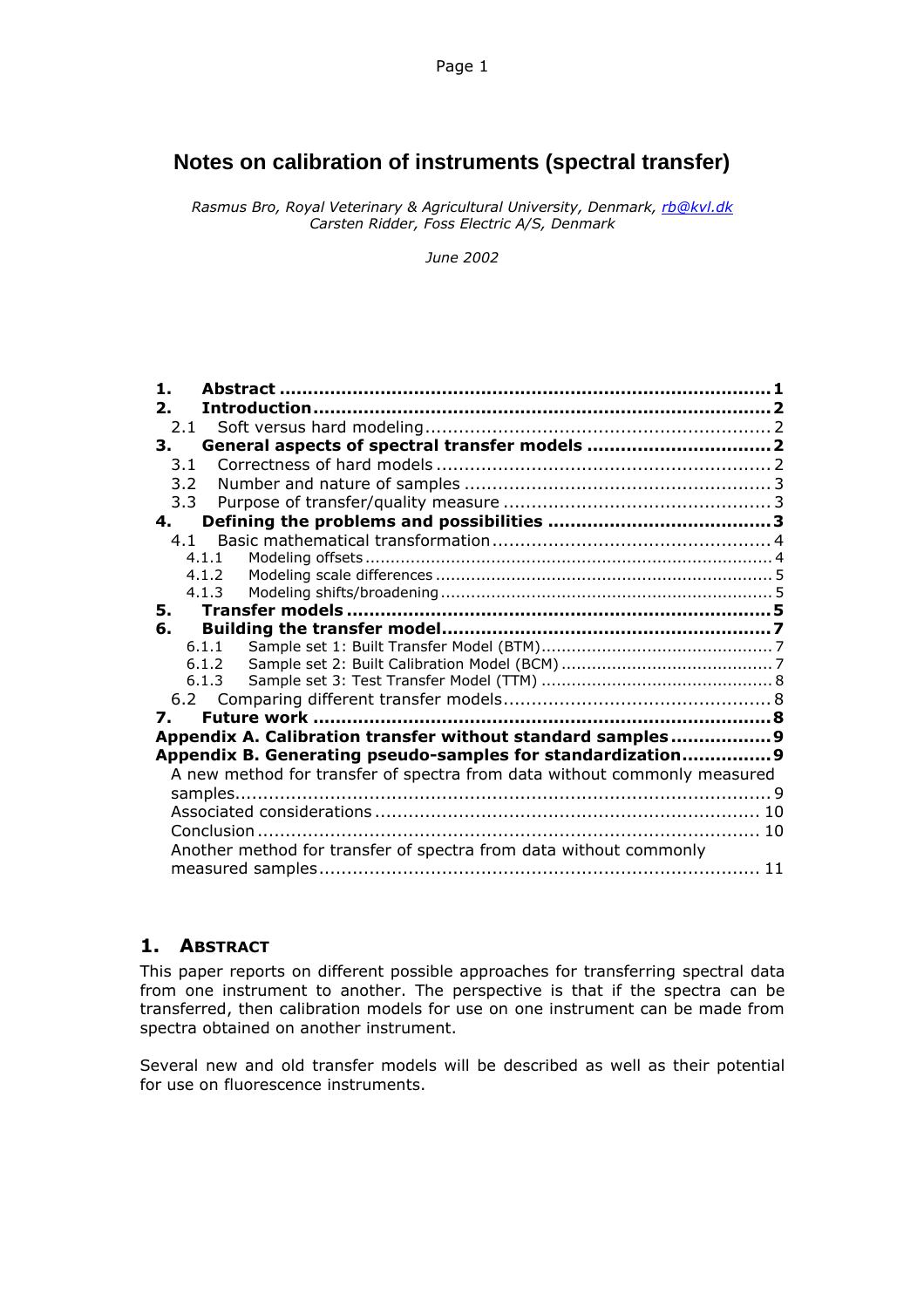# **2. INTRODUCTION**

## **2.1 Soft versus hard modeling**

Hard as well as soft models are very powerful tools, but for very different situations. It is important to be aware of the characteristics of hard as well as soft models. Consider an example of a hard model. If e.g. the pure spectra of all absorbing species can be measured and are representative for future mixture measurements, a hard model based on CLS (classical least squares) can be used for calibration.

- $\hat{v}$  One of the most significant advantages of a hard model is that there is no need for 'worrying' about calibration of the instrument
- $\hat{v}$  Thus, there is no need for calibration samples (perhaps a few to get some parameters in the hard model)
- $\overline{\psi}$  The drawback of hard models is that they seldom work! The assumptions are often to strict compared to reality
- $\updownarrow$  Hard models require exact knowledge of the phenomena to be described.

In a soft model, on the other hand, there are almost no assumptions about the nature of the data (e.g. neural network).

- $\hat{U}$  There is no or little need for knowledge about the data
- Ò Even very complicated relationships can be modeled
- $\theta$  The drawback of soft models is that they seldom work! The flexibility in the model often leads to huge overfit.

Unless the nature of the data is completely known or very many samples are given, neither soft nor hard models are optimal. But it is a very powerful tool to combine hard and soft models.

As an example on combining hard and soft models, consider PLS-based calibration. PLS is based on a bilinear model and the hard model for most spectroscopic data (Beer's law or similar) is also bilinear. As a starting point, PLS can thus model spectroscopic data perfectly if Beers law is valid. If not, PLS can still handle deviations from Beers law but in a naturally restricted way. Deviations can be handled either by the loadings deviating from the shape of the pure component spectra or by including additional components.

The important aspect of combining the soft and hard approaches is that it is the data themselves and not the *a priori* knowledge, which determine the 'deviations'. It is to avoid that this datadriven modeling leads to overfitting, that it is important that the structure of the model is close to what is expected in the data. It seems natural to seek a model that is soft but reflects the expected nature of the phenomena. Possible deviations from ideality can be handled but taking the expected behavior as a starting point. It is also important to take as a starting point not *all* expected phenomena, but only those expected to have real influence. Otherwise, overfitting will most certainly occur.

## **3. GENERAL ASPECTS OF SPECTRAL TRANSFER MODELS**

There are several practical factors influencing how a transfer of spectra may be accomplished. Some important ones are listed below.

#### **3.1 Correctness of hard models**

If a hard model works perfect, it may be the preferred approach. To the degree that valid information can be derived, such information should influence the transfer model.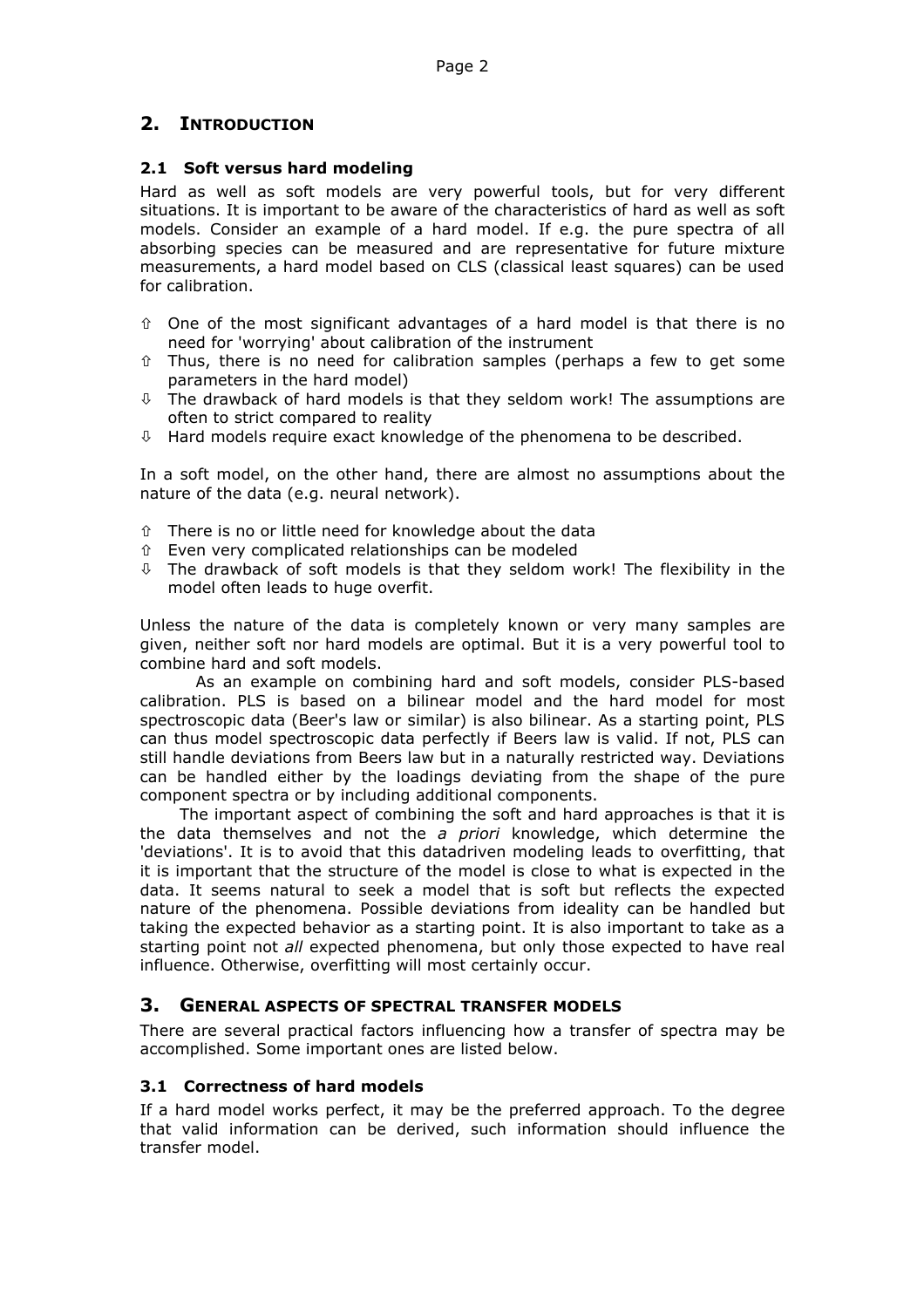## **3.2 Number and nature of samples**

It is important to adjust the approach for transfer according to the number of available samples on both instruments. The intrinsic parsimony can be loosened if many samples are available.

Another important point is the number of samples that have been measured on *both* instruments. Since a direct link between the spectra taken at two instruments is sought, it is an advantage to have these samples measured on both instruments. However, in the appendix it is outlined how it might be possible to transfer spectra even without samples measured on both instruments.

### **3.3 Purpose of transfer/quality measure**

It makes a difference what the overall purpose of transfer is. If the spectral transfer is sought for a general purpose, the quality measure and goal for the transfer is likely a measure of alikeness between measured and transferred samples.

If the spectral transfer is dedicated to calibration or classification it may pay to optimize the calibration to one specific calibration model at a time. For a chemical component depending on overall features and intensities other transfers may be preferable than for a calibration model for a component which is determined primarily by minor details in the spectra. The final quality measure for transferring spectra with the purpose of building calibration models is of course, the prediction errors. However, in building the transfer model, it is possible to use other quality measures such as the similarity between measured and transferred spectra. It is also possible to use combinations of such criteria. In this work it is found, that mostly optimizing the prediction ability on the new instrument also implicitly ensures that the transferred spectra are similar to what they would have looked like on the new instrument. It is also found that the same transfer models usually are optimal with respect to all chemical calibration models. Both aspects make sense intuitively.

## **4. DEFINING THE PROBLEMS AND POSSIBILITIES**

Several methods are considered in detail for transferring spectra under different conditions (e.g. see appendix). The most feasible approach for the problem, though, is judged to be methods developed under the premises of having measured the same samples on both instruments.

## **Given**

- FOR MAKING SPECTRAL TRANSFER MODEL Data set measured on spectrometer A and B:  $X_1^{(A)}$  and  $X_1^{(B)}$
- FOR MAKING CALIBRATION MODEL Data set transferred from spectrometer A and possibly measured on B for check:  $\mathbf{X}_{2}^{(A\rightarrow B)}$  and  $\mathbf{X}_{2}^{(B)}$  with reference values
- FOR TESTING/VERIFYING CALIBRATION MODEL Data set measured on B:  $X_3^{(B)}$  with reference values

Note that the same number of variables is initially assumed on both instruments. While this is not absolutely mandatory for all subsequent methods, it is assumed in the following.

## **Sought**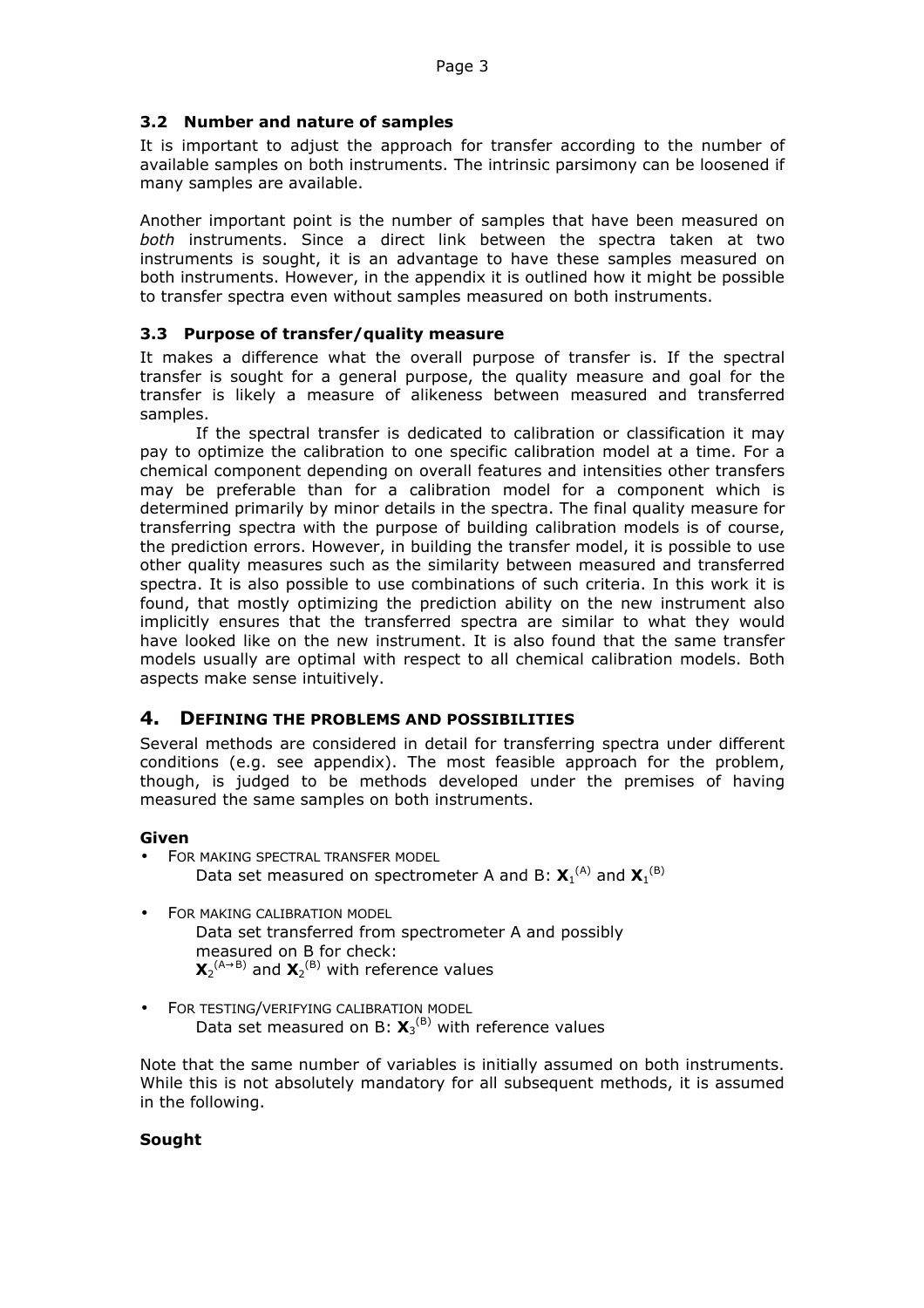A function *f* that transforms  $X^{(A)}$  into  $X^{(A\rightarrow B)}$  which is an approximation of the measurements that would have been obtained if  $X$  was measured on B -  $X^{(B)}$ . Thus we seek a function that minimizes

$$
||f(\mathbf{X}^{(A)}) - \mathbf{X}^{(B)}|| = ||\mathbf{X}^{(A \rightarrow B)} - \mathbf{X}^{(B)}||
$$
\n(1)

given  $X^{(A)}$  and  $X^{(B)}$ .

There are several possible ways to achieve this. In this investigation transfer models will be made based on minimizing the above error, but the quality of the transfer will be indicated by how well the transferred spectra behave in building specific calibration models in the new domain.

In the following, the possible spectral problems and adequate mathematical transformations for transferring spectra will first be discussed at a general level. Then practical methods dealing with these problems will be developed.

#### **4.1 Basic mathematical transformation**

The appropriate mathematical transfer model depends on the nature of the differences between the measurements. For each individual variable the scale, offset and peak position may change from instrument to instrument. These differences can be modeled either locally (type PDS) or globally (type PLS2). It is reasonable to expect that the differences from instrument to instrument do not occur independently for different variables. For example, if an analyte having maximum at 400 nm shifts down 1 nm then likely the measurement at 399 nm will also be shifted down approximately 1 nm. There are several routes to transferring spectra between instruments:

- Using raw data approaches (PDS, slope/intercept etc.) has the advantage of being simple and easy to understand. The drawback can be that they are sometimes too simple (slope/intercept) or they can lead to overfitting (PDS) or leave out important features because only part of the data is used within each calculation (PDS). It remains though, that such method should always be investigated to see if they provide the right mathematical complexity for the problem at hand.
- Using multivariate methods based on latent variables. Using latent variables it is assumed that the spectral variation can be expressed in a subspace of the original space. The problem then turns into relating the subspaces of the datasets of two instruments to each other. The transformation into a subspace is a linear transformation and it explicitly means that the differences between the (manifest) measurements are also being transformed linearly.
- It is also possible to make intermediate models based on local multivariate models. One approach is to use, e.g., PLS2 models for predicting whole peaks rather than single variables or the whole spectrum. Another approach would be to use raw data approaches on some sort of principal components.

#### *4.1.1 Modeling offsets*

If the only difference between two measured spectra is a change in offset, then the relation between a sample measured on both instrument A and B will be

$$
\mathbf{x}^{(A)} + \mathbf{m}^{(A)} = \mathbf{x}^{(B)} + \mathbf{m}^{(B)}
$$
 (2)

where **x** is a *J*-vector of measurements (spectrum) and **m** contains *J*-vector of offsets specific to the instrument. For all models discussed subsequently it holds that this simple type of difference is dealt with optimally by first centering the data, generating a transfer model on the centered data and then adding the instrument specific  $(m^{(B)})$  offsets to the predictions. This holds for raw data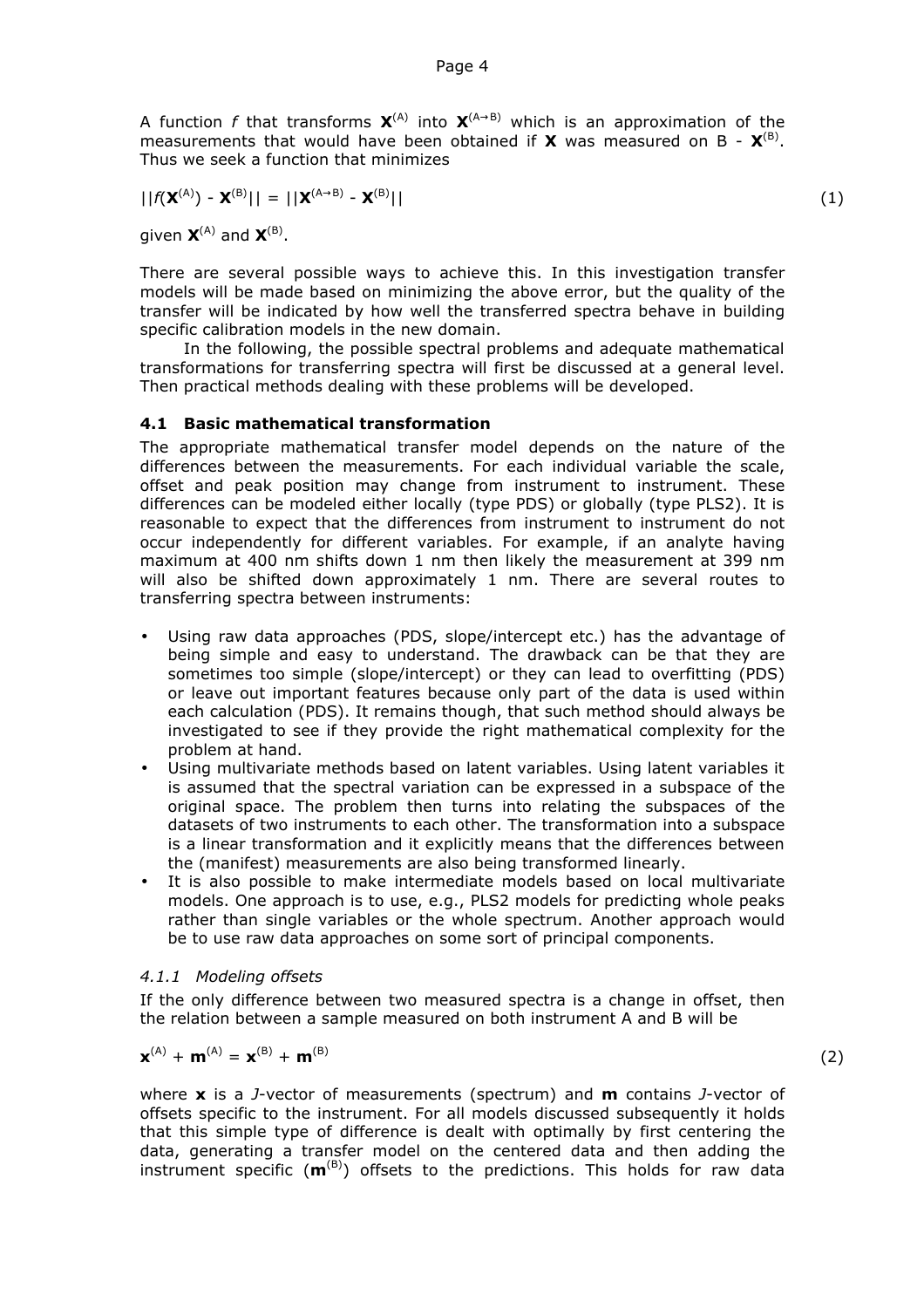transfer as well as for latent variable transfer. In the following it will be assumed that the data have been centered unless specifically stated otherwise.

## *4.1.2 Modeling scale differences*

Scale differences may occur if the sensitivity for a given wavenumber is different on two instruments, either for instrumental reasons (scanning time, path etc.) or for mathematical reasons (e.g. apodization). Mathematically this can be adjusted for by scaling each variable measured on A such that the slope in a scatterplot of a set of measurements on both A and B has a slope of one. When working with latent variables rather than the raw data, the differences in scaling are implicitly modeled simultaneously for each *latent* variable. The differences may be modeled in two different ways.

For example a spectral phenomenon characterized on instrument A by a loading vector **p** is generally reflected as a loading vector **q** on instrument B. Since **p** is found from 'A-data' and **q** from 'B-data' it holds that differences in individual scale may manifest itself as differences between **p** and **q**. For example **p** and **q** may be equal indicating that if **p** 'occurs' in a sample on instrument A, then it is transferred directly to **q** (hence B). It may also be that **q** is found to be e.g. the double of **p** in which case the phenomenon **p** will manifest itself in B as a spectrum of shape **q** with double intensity.

Besides the possibility of modeling scale differences through the shape of the loading vectors it is also possible to model *latent* scale differences through individual weighting of the latent variables in the transfer model. In most models a parameter such as a regression coefficient indicates how much the phenomenon **p** in A manifests itself in B through **q**. If there are no differences, then this parameter will be one indicating the **p** is directly transferred to **q**.

## *4.1.3 Modeling shifts/broadening*

Peaks may shift or broaden when measured on different instruments. This may for example happen due to differences in temperature or due to the Christiansen effect. This can not be handled efficiently with simple univariate approaches such as a slope/intercept correction. PDS can handle or at least approximate this by incorporating a window of variables from set A for predicting one specific variable value in B. In latent variable models, shifts are handled by the fact that the shape of the loading vectors **p** and **q** may be different. Thus, a global approach is used where each latent variable can handle specific shifts.

## **5. TRANSFER MODELS**

When samples are available that have been measured on both instruments there is a one-to-one relationship between the spectra. The following models cover a broad range of available techniques for such situations

- 1. SLO slope/intercept
- 2. DST (direct standardization)
- 3. PDS (piecewise direct standardization)
- 4. DWP (double-window piecewise direct standardization)
- 5. PF1 PARAFAC1
- 6. PF0 PARAFAC1 with orthogonal loadings (to avoid numerical problems)
- 7. PF2 PARAFAC2
- 8. PLS. PLS.

The first four methods will not be described in detail but can be found in the literature and PLS2 should also be reasonably straightforward to apply. Notice that no hard models are included in the above methods. There are several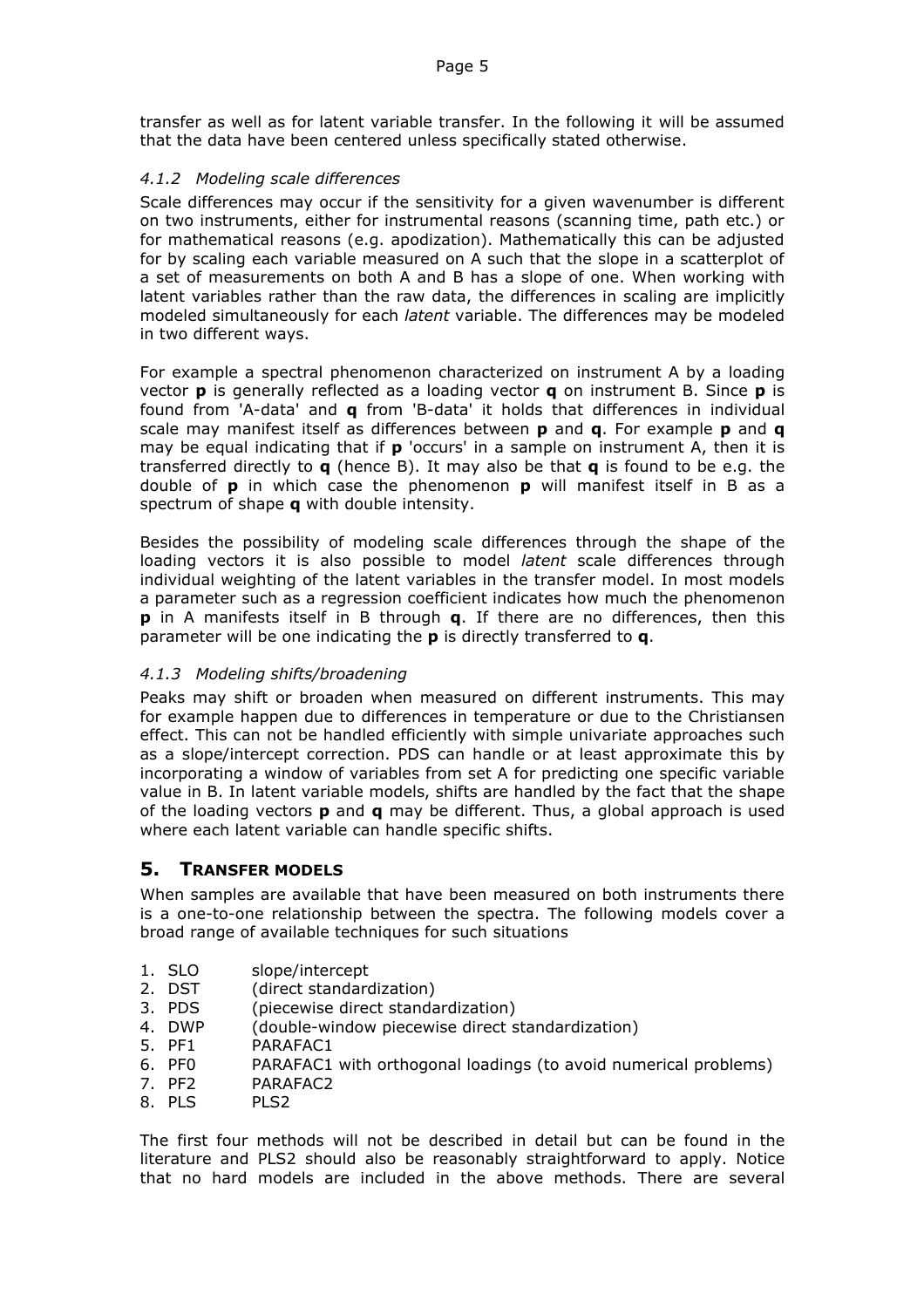reasons for this: i) The effect of known physical problems may not be as significant as initially assessed, ii) even if these effects are present, they can likely be modeled with the approaches suggested here, iii) information on these phenomena is usually hard to obtain. Nevertheless, such approaches may also be feasible in practice.

The mathematical model behind the four last methods above can be expressed

$$
\mathbf{X}^{(A \to B)} = f(\mathbf{X}^{(A)})
$$
 (3)

where

$$
f(\mathbf{X}^{(A)}) = \mathbf{T}^{(A)} \mathbf{B} \mathbf{Q}^{\mathsf{T}}.
$$

Through the latent variables of  $X^{(A)}$  (defined by a latent variable model  $X^{(A)}$  = **T** (A)**P** T ) a prediction of the scores **U** (A→B) that would have been obtained in the B domain is calculated from the inner relation  $(U^{(A\rightarrow B)} = T^{(A)}B)$ . The data measured on B are modeled by the bilinear model  $(X^{(B)} = U^{(B)}Q^{T})$  and therefore the prediction of the measurements on instrument B follows as above. Below the PLS model is shown in tabular form.

|                          | <b>PLS2</b>                                                  |                          |
|--------------------------|--------------------------------------------------------------|--------------------------|
| Model of $X^{(A)}$       | Model of inner relation                                      | Model of $X^{(B)}$       |
| $X^{(A)} = T^{(A)}P^{T}$ | $\mathbf{U}^{(A\rightarrow B)} = \mathbf{T}^{(A)}\mathbf{B}$ | $X^{(B)} = U^{(B)}O^{T}$ |

Additional errors terms appear in all the equations but are omitted for brevity. From the model of  $X^{(A)}$  the scores in the A domain can be predicted. From the inner relation the corresponding scores in the B domain are predicted. Through the model of the measurements in the B domain these measurements can be predicted by transforming the scores back to the original domain using the loadings **Q**.

Even though the above description follows closely the methodology of PLS2, the use of PARAFAC and PARAFAC2 can also be presented within this framework. Using PARAFAC (usually called PARAFAC1 when PARAFAC2 occurs) can be seen as a very restricted version of the PLS2 approach where  $X^{(A)}$  and  $X^{(B)}$ are considered to be two frontal slabs in a three-way array. The restriction occurs because using PARAFAC the B-instrument loading matrix **Q** is identical to **P**, thus leading to the model shown below

|                          | <b>PARAFAC1</b>                                       |                                             |
|--------------------------|-------------------------------------------------------|---------------------------------------------|
| Model of $X^{(A)}$       | Model of inner relation                               | Model of $X^{(B)}$                          |
| $X^{(A)} = T^{(A)}P^{T}$ | $\Pi^{(A\rightarrow B)} = \mathbf{T}^{(A)}\mathbf{R}$ | ${\bf X}^{(B)} = {\bf U}^{(B)} {\bf P}^{T}$ |

where **B** is now a diagonal matrix. This may seem like a severe restriction, because it seems to indicate that shifts can not be handled by PARAFAC. Only differences in the scale of the *latent* variables is possible. However, by incorporating more components, the PARAFAC approach may be capable of modeling shifts and similar phenomena. Additionally the PARAFAC approach naturally leads to the PARAFAC2 approach, which offers a more 'natural' model of the B loadings. The PARAFAC1 approach is therefore included in the investigation, also because it may turn out to be feasible even though it apparently is too simple.

The PARAFAC2 approach provides a model of intermediate complexity compared to PARAFAC1 and PLS2. In PLS2 the loading matrix **Q** is free to vary as 'it pleases', whereas in PARAFAC1 it is identical to **P** (and vice versa, hence **P** is simply optimized for both purposes). In PARAFAC2 the loading matrix **P** and the

.  $(4)$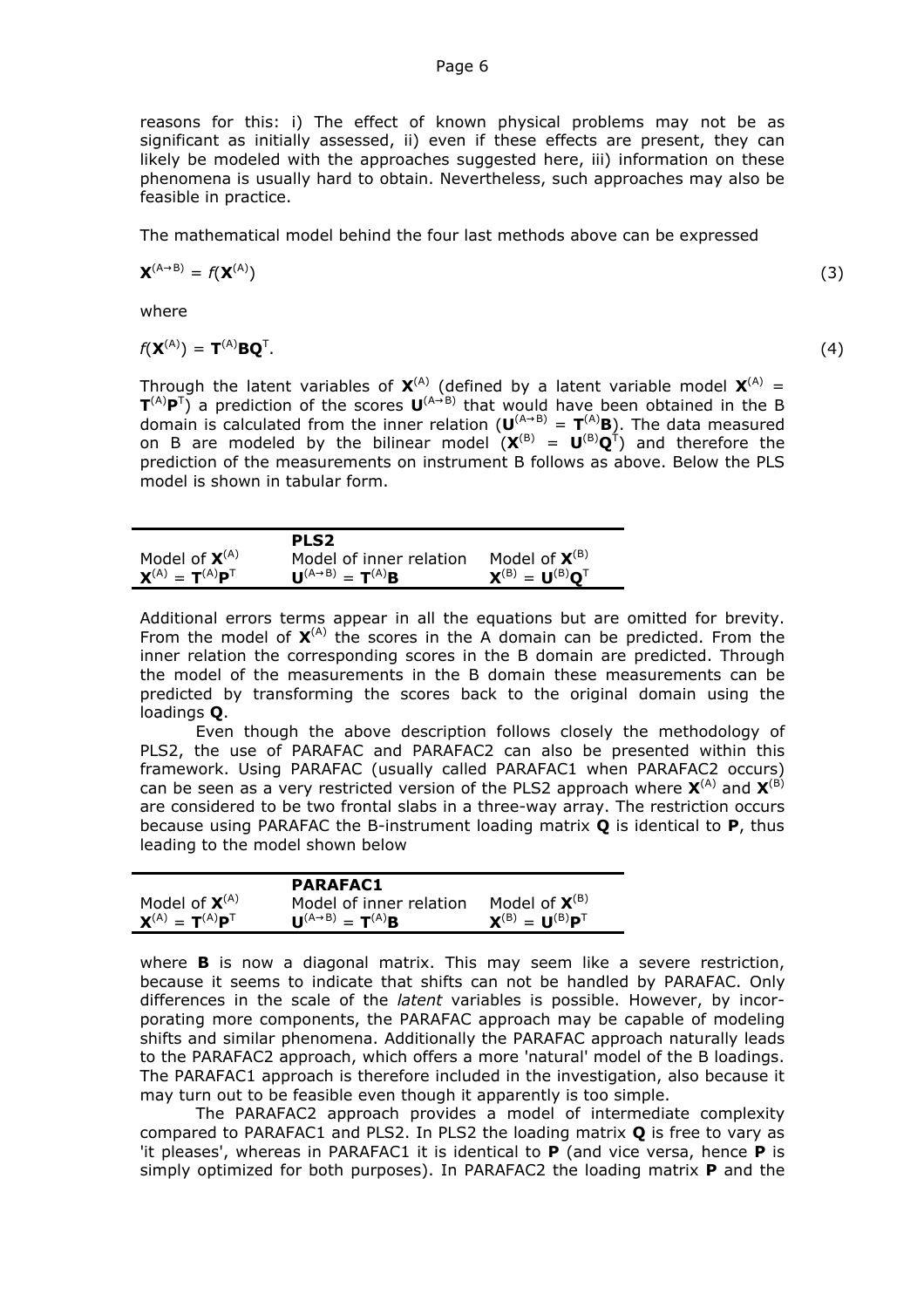loading matrix **Q** are both forced to follow the same basic form but they have rotational freedom. Mathematically, this can be described as follows. Let the model of the data consist of *F* components. Then

$$
\mathbf{P} = \mathbf{V}^{(A)} \mathbf{R} \tag{5}
$$

and

$$
\mathbf{Q} = \mathbf{V}^{(\text{B})}\mathbf{R} \tag{6}
$$

where **R** is an *F* × *F* matrix *common* to **P** and **Q** and **V** is a *J* × *F* orthogonal matrix *specific* to either **P** (A) or **Q** (B). The practical implication of this is the following. The normal PARAFAC1 model may be too simple to model the actual differences, whereas the PLS2 regression model may be too flexible, thus leading to overfit. Using PARAFAC2 the constraint is imposed that the latent variables are basically the same in the two data sets, but they may manifest themselves differently up to a rotation. For minor differences this may be a very reasonable model.

Additionally to the differences in the mathematical structures of the models, there are also differences in the way the models are fitted. In PLS2 there is more focus on the estimation aspect, whereas for the PARAFAC models the fit to all the data is optimized. Further, both PARAFAC models are unique. The practical implication of these aspects is not clear.

#### **6. BUILDING THE TRANSFER MODEL**

A suggestion for a principle for choosing which transfer model to use is described next.

#### *6.1.1 Sample set 1: Built Transfer Model (BTM)*

The first set of samples (BTM) are  $\mathbf{X}_1^{(\mathsf{A})}$  and  $\mathbf{X}_1^{(\mathsf{B})}$  i.e. samples measured on both instrument A and instrument B. These samples are used for building a transfer model leading to the spectra  $X^{(A\rightarrow B)}$  which are the spectra measured on instrument A and transferred to instrument B. Note, that reference values are not necessary on these samples as the samples are only used for building the transfer model.

## *6.1.2 Sample set 2: Built Calibration Model (BCM)*

The second set of samples is the samples in set 2 (BCM) which should preferably also be measured on both instruments. These samples are used for building a *calibration* model in the domain of instrument B. The primary issue here is to transfer the spectra of instrument A  $(X_2^{(A)})$  to the B domain  $(X_2^{(A\rightarrow B)})$ . These transferred spectra are then used for building a calibration model for new spectra measured on instrument B.

Two additional models are also made from the BCM samples. A calibration model is made from the data *measured* on the B instrument  $\mathbf{X}_2^{(\mathsf{B})}$  if available. This model is per definition the optimal model because there is no error from spectral transfer. Thus, this is the model to compare the results obtained from the calibration model of transferred spectra to.

A third calibration model is made on *both* transferred and the real B spectra. This is done simply because both are available and it seems rational to include them both in any calibration model. The basic idea in using both types of spectra is that the model is forced to assure that the model is valid for both real B spectra (on which it is to be used in the future) and A→B spectra (for which there are supposedly most samples with accompanying reference values). For this model, the difference spectra from the above BTM set are also included with reference value zero. In a realistic setting the concentrations of the BTM samples would not be known, but it is still valid to claim that under Beers law the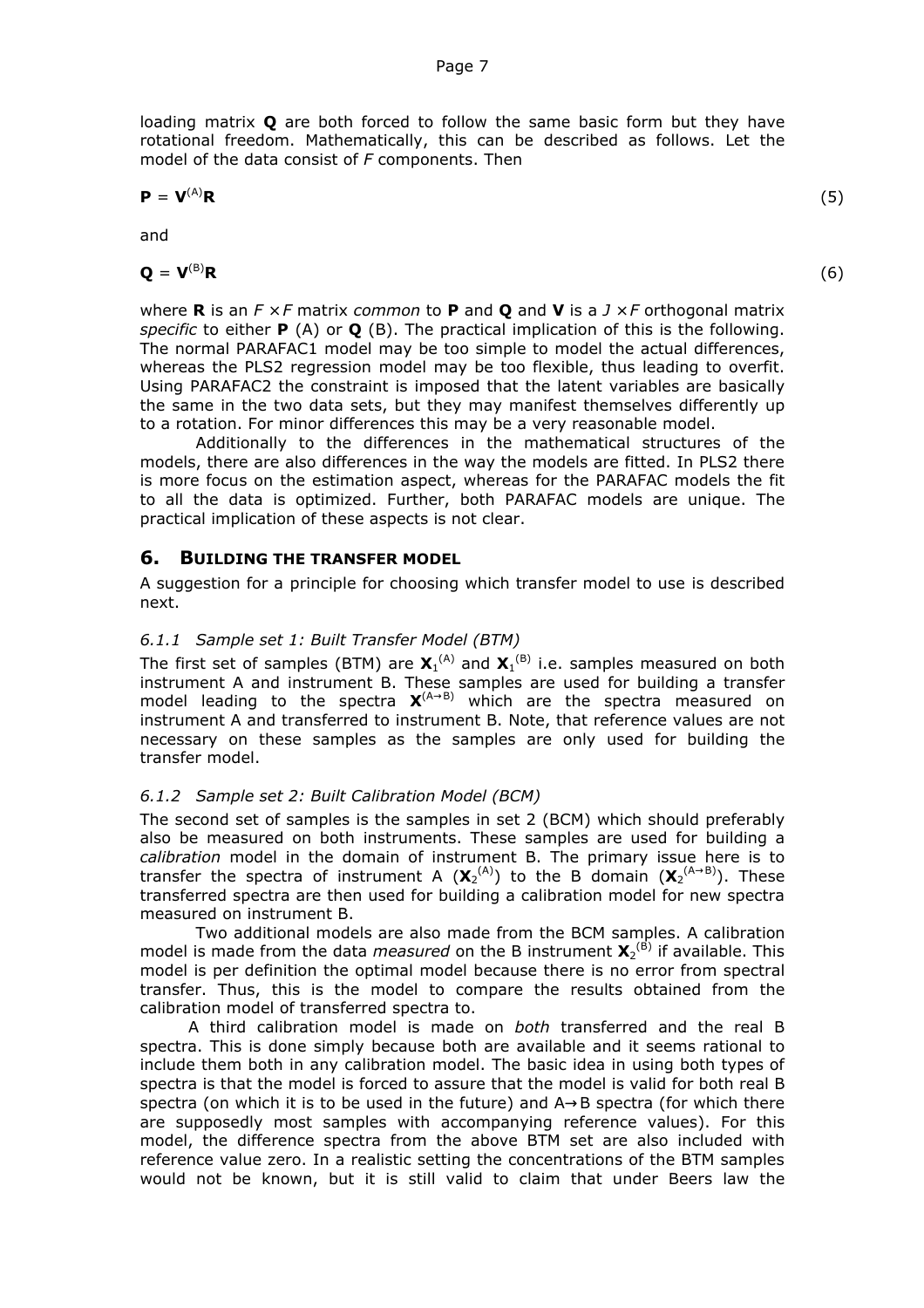difference between a B spectrum and an A spectrum transferred to B should be zero. Again, including these spectra is natural since they are available. The difference spectra are downweighted by a factor 0.2 in order not to skew the model too much towards zero. The results from this last model will not be described in detail in this work. Quite often the calibration model made from these data are very good due to the inclusion of real B spectra, but hence do not really indicate if the transfer was successful.

#### *6.1.3 Sample set 3: Test Transfer Model (TTM)*

The final set of samples needed are for evaluating the calibration model. Only samples from instrument B are necessary for that, since the aim is to test the calibration models in the domain of B. In this initial phase it is necessary to have a reasonable amount of data for validating the transfer model. In a later phase more experience might have been obtained on a general level. Then this third sample set might be smaller and only used for verification rather than strict validation.



hatched data absent/unnecessary

*Figure 1. Definition of different sets.*

## **6.2 Comparing different transfer models**

Comparing different models is best accomplished as already described:

- 1. Choose a transfer model
- 2. Validate it for all relevant parameters (different number of components or different window sizes)
- 3. Pick the best/a good one
- 4. Do the same for all other transfer models
- 5. Compare all the best ones and pick the best of these.

# **7. FUTURE WORK**

Interesting aspects that have appeared during the course of this work, and which could be beneficial to consider.

- Try the 'global' transfer models (PLS2 and PARAFAC1/2/O) on sub-parts of the data in order to introduce a little more local flexibility.
- Build an algorithm for the situation in which no common data are available (See Appendix).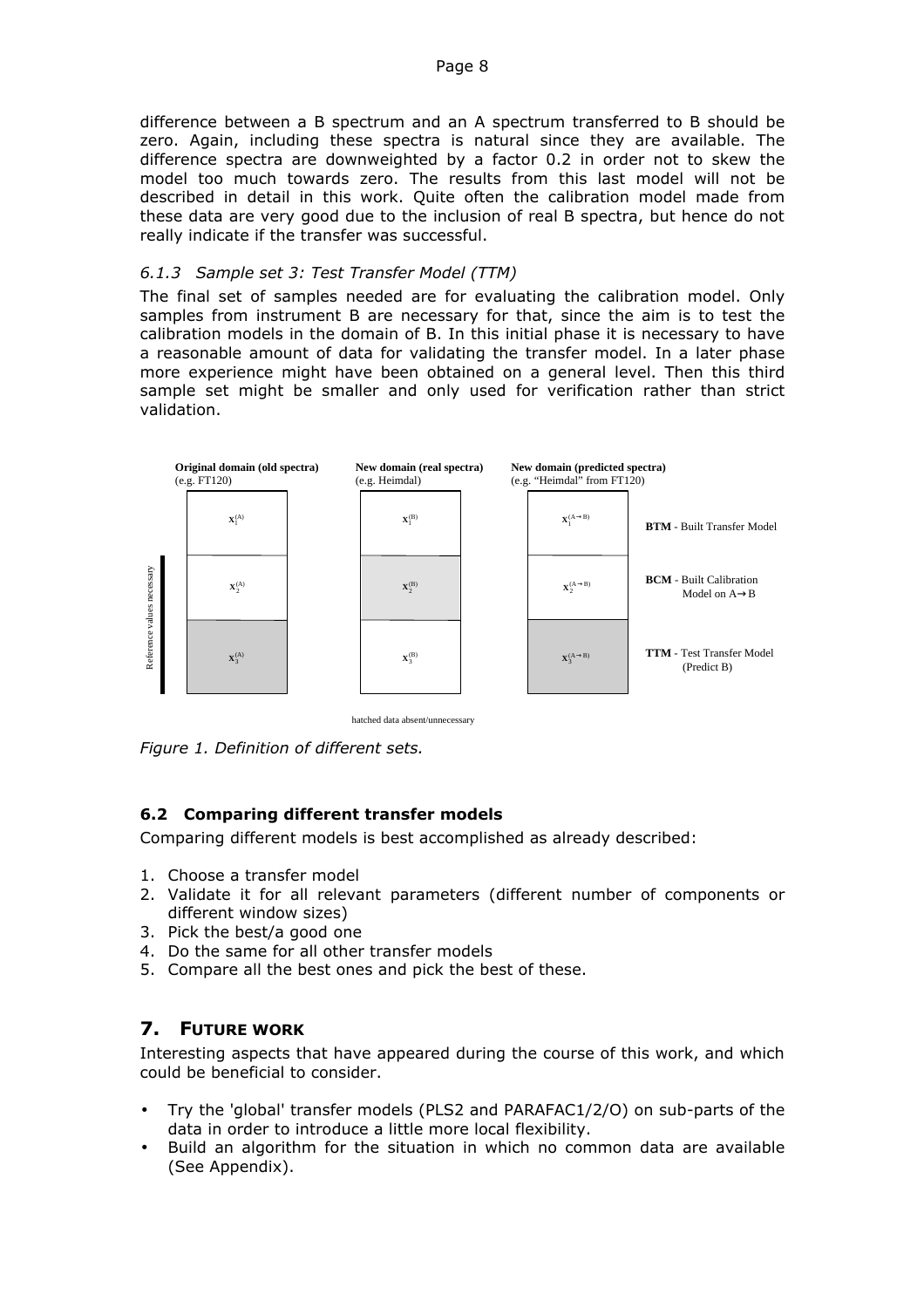• Implement the calibration transfer model of Xie & Hopke, *Anal. Chim. Acta*, 384, 1999, 193-205 in order to test if it is better than the ones used here.

#### **APPENDIX A. CALIBRATION TRANSFER WITHOUT STANDARD SAMPLES**

The method outlined below is a very interesting method for calibration transfer in case no samples are available measured on both instruments.

Consider the following situation in which the data are assumed to be centered. Let the covariance matrix of  $X^{(A)}$  be  $C^{(A)} = (X^{(A)T}X^{(A)})/I_A$  and let the covariance matrix of  $X^{(B)}$  be  $C^{(B)} = (X^{(B)T}X^{(B)})/I_B$ . Note, that samples are not the same, neither are the number of samples. The crucial point is that, even though the samples are not the same, the covariance matrix will in both cases be an estimate of the population covariance matrix when the number of samples is high in both sets. Thus, if no differences occur between the instruments, then the covariance matrices will be identical or at least estimates of the same covariance matrix. And more importantly, if differences occur, then the transformed spectra measured on instrument A must have a covariance matrix that is close to the one given by the samples measured on instrument B.

Hypothesizing the structure of the data is given as

$$
\bm{X}^{(A)}\bm{B}\,=\,\bm{X}^{(B)}
$$

 $(7)$ 

(8)

if  $X^{(A)}$  and  $X^{(B)}$  are centered and measured on the same samples. This model is underlying most of the transfer models used here. In e.g. PDS the transfer matrix **B** is banded but otherwise as specified here.

When the data are not measured on the same samples, there is no direct link between the two data sets but Eq. (7) is still theoretically valid although we can not actually test this directly. However the covariance matrix of the samples measured on instrument B is known and the transfer is defined as in Eq. (7) (with possible constraints such as **B** being banded). The problem therefore reduces to finding a transfer matrix **B** such that the covariance matrix of the transferred spectra equals the covariance matrix of **X** (B) as much as possible. Thus we seek to minimize

 $\vert\vert \mathbf{B}^{T}(\mathbf{X}^{(A)})^{T}\mathbf{X}^{(A)}\mathbf{B} - (\mathbf{X}^{(B)})^{T}\mathbf{X}^{(B)}\vert\,\vert^{2} \Rightarrow$ 

 $||\mathbf{B}^{T}\mathbf{C}^{(A)}\mathbf{B} - \mathbf{C}^{(B)}||^{2}$ 

possibly subject to constraints on **B**. This seemingly simple problem does not really have any simple solution, but methods can be developed to handle this situation.

#### **APPENDIX B. GENERATING PSEUDO-SAMPLES FOR STANDARDIZATION**

This appendix describes methods initially developed in this project. They turned out not to be feasible and have hence not been pursued further but are described here for completeness. To build a transfer model for spectra it is necessary to have access to samples that are obtained similarly on both instruments. Such data should represent variation similar to that expected for new real samples. Two new approaches for using information from samples not measured on both instruments are suggested here.

#### **A new method for transfer of spectra from data without commonly measured samples**

Sometimes large data sets are measured on two instruments, but building transfer models is impossible because no samples have been measured on both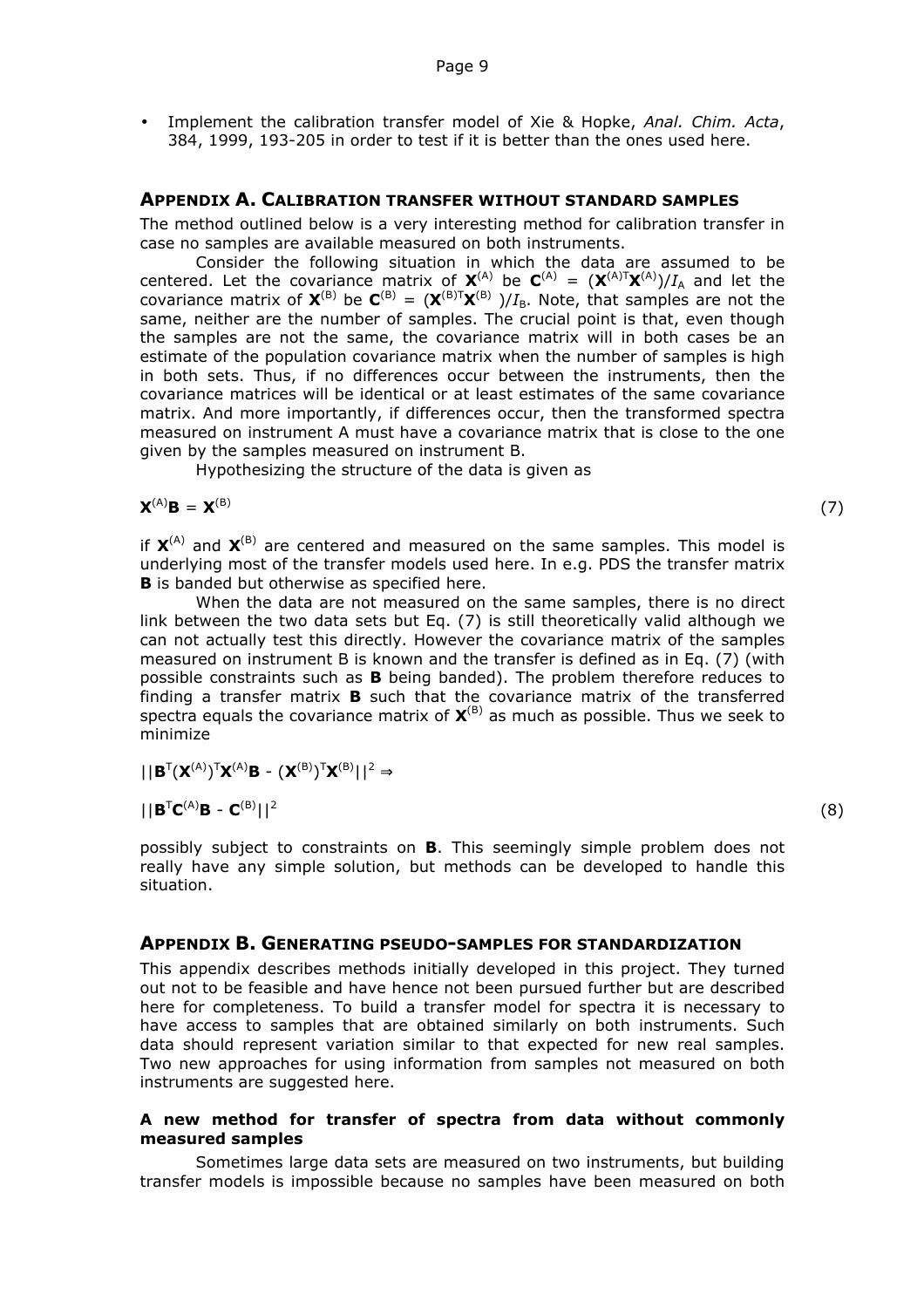instruments. However, not using these large data sets seems like an unnecessary waste of information. A new idea for generating *common latent spectra* from the different measured spectra is proposed as follows.

Each sample is considered to be sampled from a population that is characterized by a certain distribution (not necessarily - in fact hopefully not normal).

If the samples can be considered to be stochastic samplings from a population, it follows that looking at the measurements at one specific wavelength, the signals from a large amount of samples should follow a characteristic distribution. This distribution can be characterized completely by means of its moments (mean, variance, skewness, kurtosis etc., plus possibly other measures such as quantiles, medians, and cumulants).

When for example the mean is determined at every wavelength, a mean spectrum is obtained. This spectrum is a robust estimator of the population mean spectrum provided the number of samples is high, no gross outliers are present, and that the samples do follow a specific distribution. All these aspects can be easily checked beforehand. For example, the consistency of the estimated mean spectrum is easily evaluated by resampling (e.g. estimating the mean-spectrum from several subsets providing an estimate of the uncertainty of the overall mean spectrum). Since the mean spectrum (and other similar spectra such as the variance spectrum) is consistent over sampling, it holds that the transfer model should transfer the mean spectrum from one instrument to the mean spectrum of the other spectrum. Thus, the mean spectrum provides a spectrum that is consistent for use in a transfer model. Note, that the mean spectrum is not only the mean of the current specific samples. Because of the high number of samples and the stochastic nature, the mean spectrum is an estimate of the *population mean*.

#### Associated considerations

- Optionally use spectra in original units (i.e., instead of a variance spectrum use a standard deviation spectrum),
- Instead of raw data use principal components. Cutoff value may be hard to find, because too few components fail to describe relevant information, and too many are too uncertain to provide valid information. However, that may also be detected by retaining the associated uncertainties of the estimated parameters
- Instead of the above use principal components obtained from both data sets simultaneously in order to ensure that all valid information in both sets is retained.
- Maybe include additional information such as covariances (though it is hard to figure out immediately how such information should be incorporated into a model. However, if the information is good, it can be utilized).

#### Conclusion

It seems that this method does provide reasonable and robust pseudo-spectra that may be used for building transfer models. However, it also seems that the samples in some cases are almost drawn from normal distributions which means that only the mean and the variance spectra can be obtained (normal distributions are fully characterized by the mean and variance), because higherorder moments are absent. Therefore the number of pseudo-spectra generated is somewhat small.